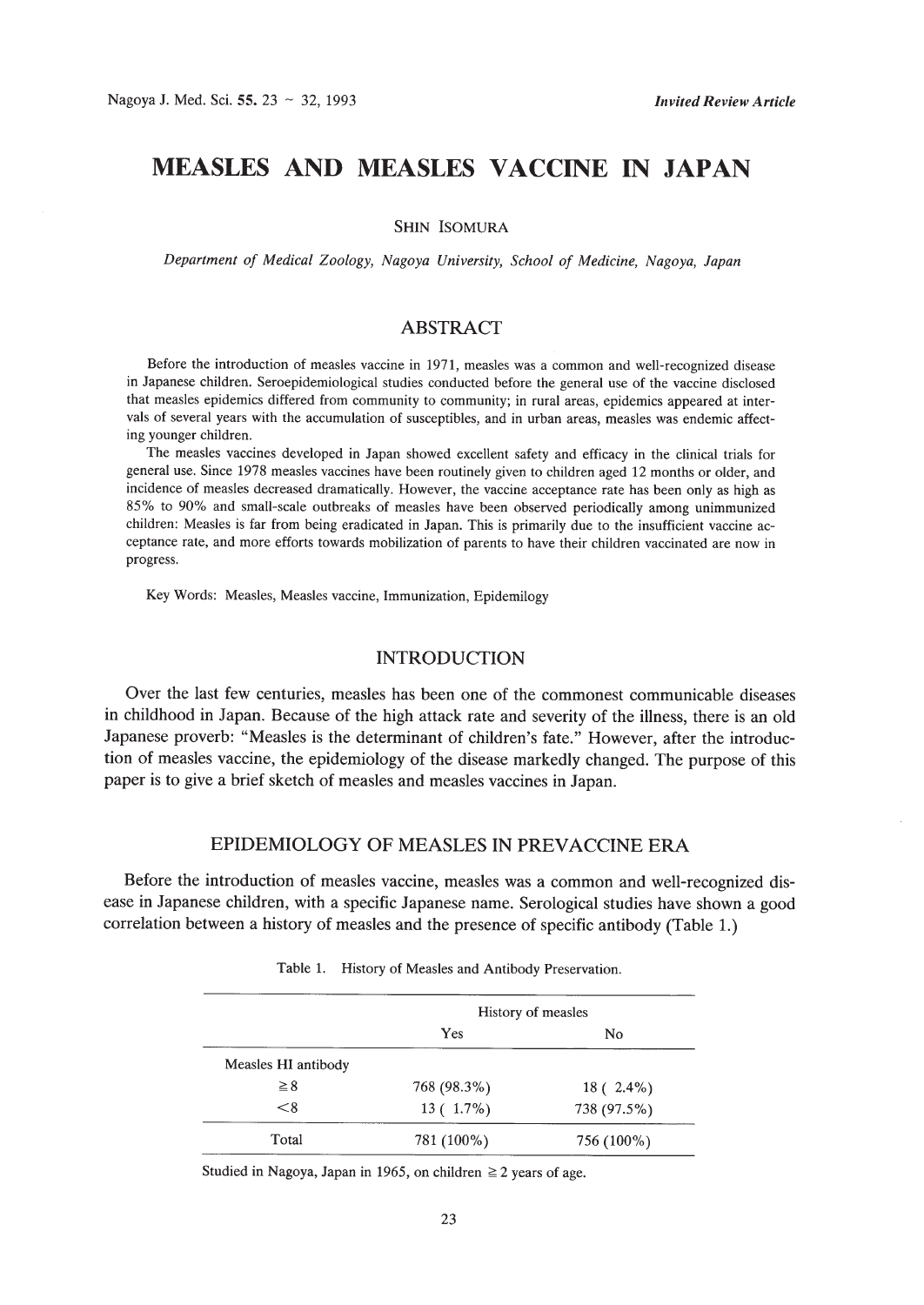Shin Isomura



Fig. I-a. Distribution of measles antibody and incidence of measles by age in a rural area in Aichi Prefecture.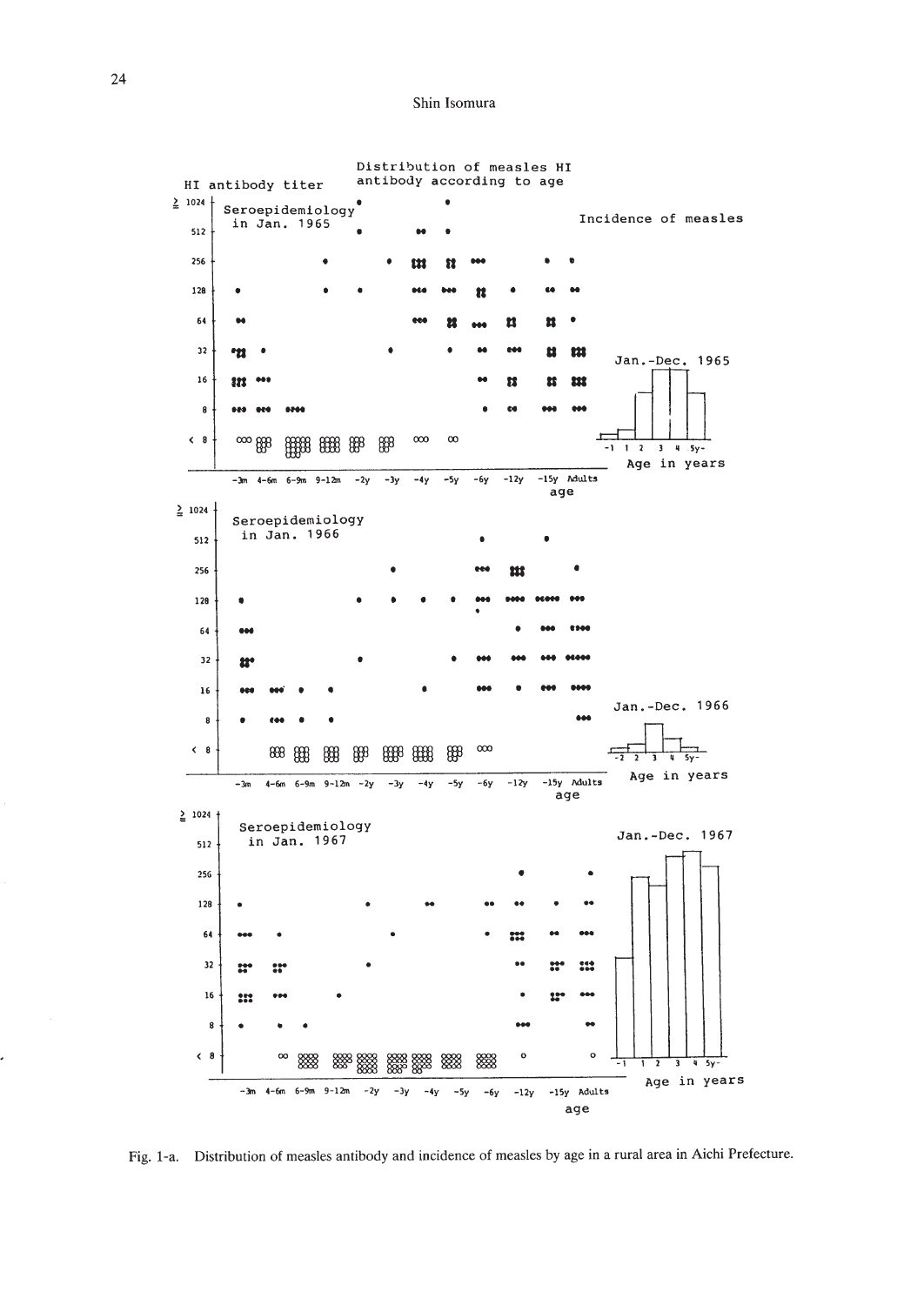

Fig. I-b. Distribution of measles antibody and incidence of measles by age in an urban area in Aichi Prefecture.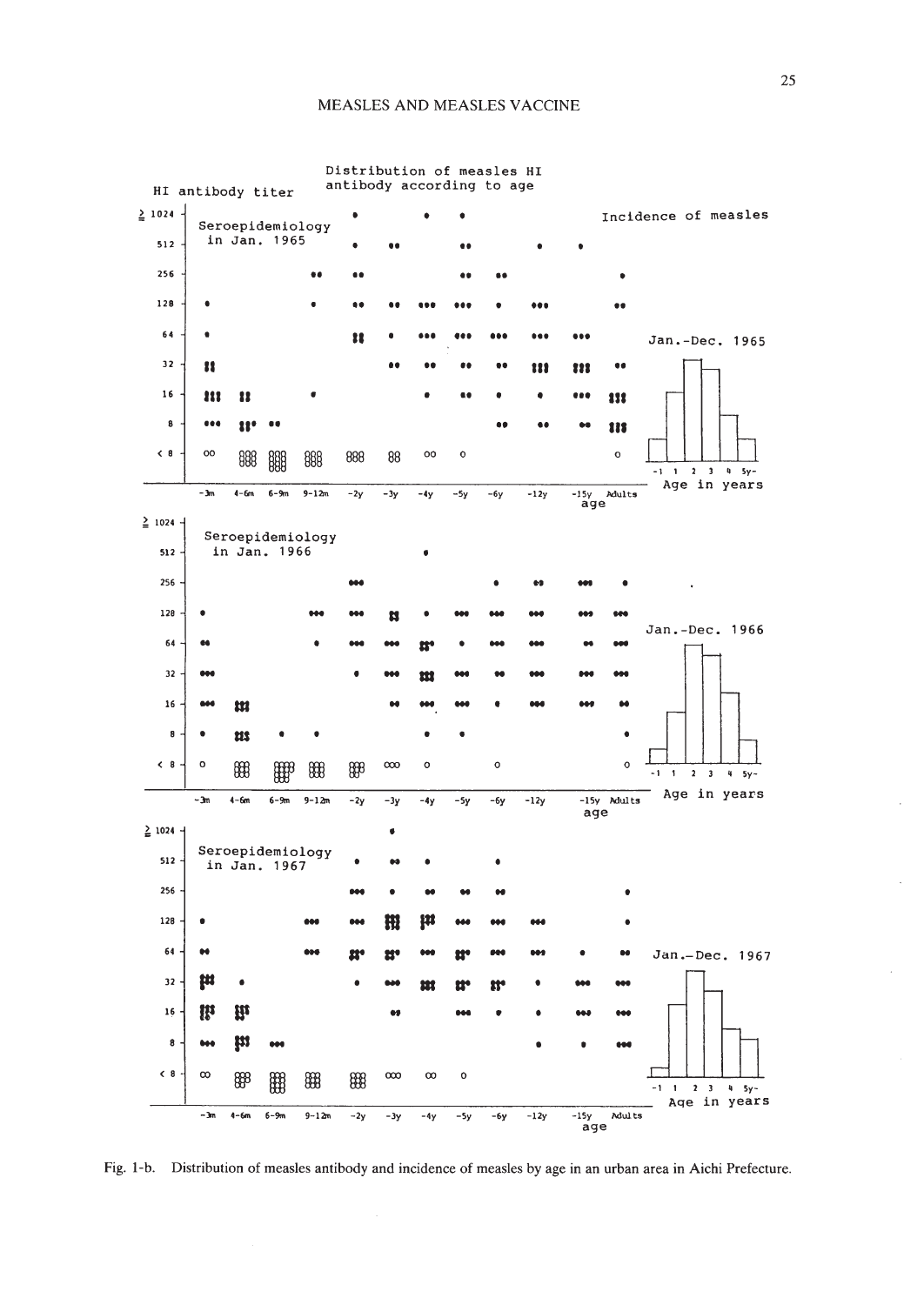Shin Isomura

Seroepidemiological studies, conducted in 1965 through 1967 shortly before the general use of the vaccine, showed that measles epidemics differed from community to community according to population density; in rural villages, epidemics appeared at intervals of several years with the accumulation of susceptible children (Fig. I-a), and in urban areas, where new seronegative children were constantly being accumulated, measles was an endemic disease primarily involving children younger than those in rural areas (Fig. I-b).

The estimated prevalence of seropositives and the incidence of measles by age from these studies are summarized in Table 2. In the prevaccine era, measles was prevalent in preschool children with a peak incidence at three to four years of age. More than 95% of children were seropositive by the age of six.

| Age       | Incidence of measles<br>according to age | Prevalence of measles<br>antibody |  |  |
|-----------|------------------------------------------|-----------------------------------|--|--|
| $<$ 6m    | $0(0\%)$                                 | 247/412<br>$(60\%)$               |  |  |
| $6 - 11m$ | 79 ( 5%)                                 | (18%)<br>76/420                   |  |  |
| $1 - 2y$  | 317 (20%)                                | 173/456<br>(38%)                  |  |  |
| $3-4y$    | 619 (39%)                                | 286/421<br>$(68\%)$               |  |  |
| $5 - 6y$  | 412 (26%)                                | 377/423<br>(88%)                  |  |  |
| $6y \leq$ | 159 (10%)                                | (98%)<br>390/398                  |  |  |
| Total     | 1586 (100%)                              | 1549/2530 (61%)                   |  |  |

Table 2. Incidence of Measles and Seroprevalence of Measles Antibody in Prevaccine Era.

Aichi Prefecture, Japan, 1965-1967

## MEASLES VACCINE IN JAPAN

In April 1971, three live, further attenuated measles vaccines, Biken-CAM, Schwarz-FF8 and AIK-C, were licensed for general use after long and extensive field trials conducted by the Japanese Measles Vaccine Research Commission.<sup>1)</sup> Since 1978, children have been routinely immunized between 12 and 72 months of age according to the official immunization program. Results of field trials before licence conducted in Nagoya are summarized as follows:

#### *Clinical and serological reactions to the vaccines*

There were no significant differences between the three vaccines in adverse reactions and antibody responses after inoculation (Table 3). Seroconversion rates were as high as 95% or more after a single injection. As for clinical reactions, mild fever for one to two days developed in 20%-30% and rash was observed in less than 20% of vaccinees.

## *Serological and clinical efficacy of the vaccine*

Serological follow-up studies<sup>2)</sup> disclosed that antibody titers after measles vaccine were lower than those after natural infection (Fig. 2). However, there was no significant difference in longterm persistence of immunity between the two groups. In Fig. 2-a, two cases showed seronegative in the 8th and 10th year but they were seropositive by NT tests.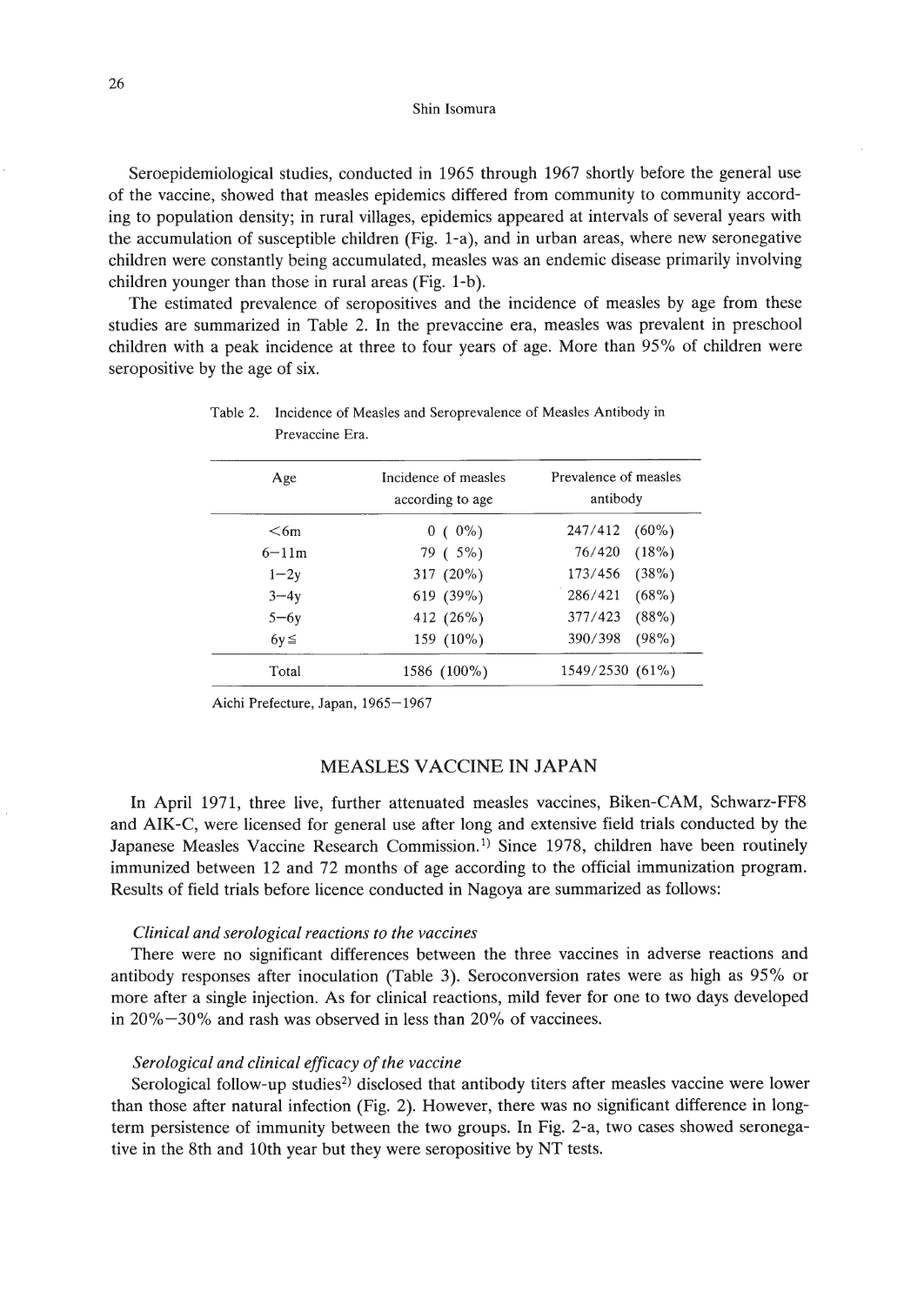|         | Vaccine used |         |
|---------|--------------|---------|
| $AIK-C$ | Biken        | Takeda  |
|         |              |         |
| 21.4%   | 35.3%        | 24.0%   |
| 3.4%    | 6.8%         | $5.7\%$ |
| 15.5%   | $10.5\%$     | 11.2%   |
|         |              |         |
| 98.0%   | 98.0%        | 97.5%   |
| 5.8%    | 5.4%         | $5.7\%$ |
|         |              |         |

Table 3. Adverse Reactions and Antibody Response of Children Immunized with Commercially Available Measles Vaccine in Japan.



Fig. 2-a. Distribution of **HI** antibodies after immunization with FL vaccine.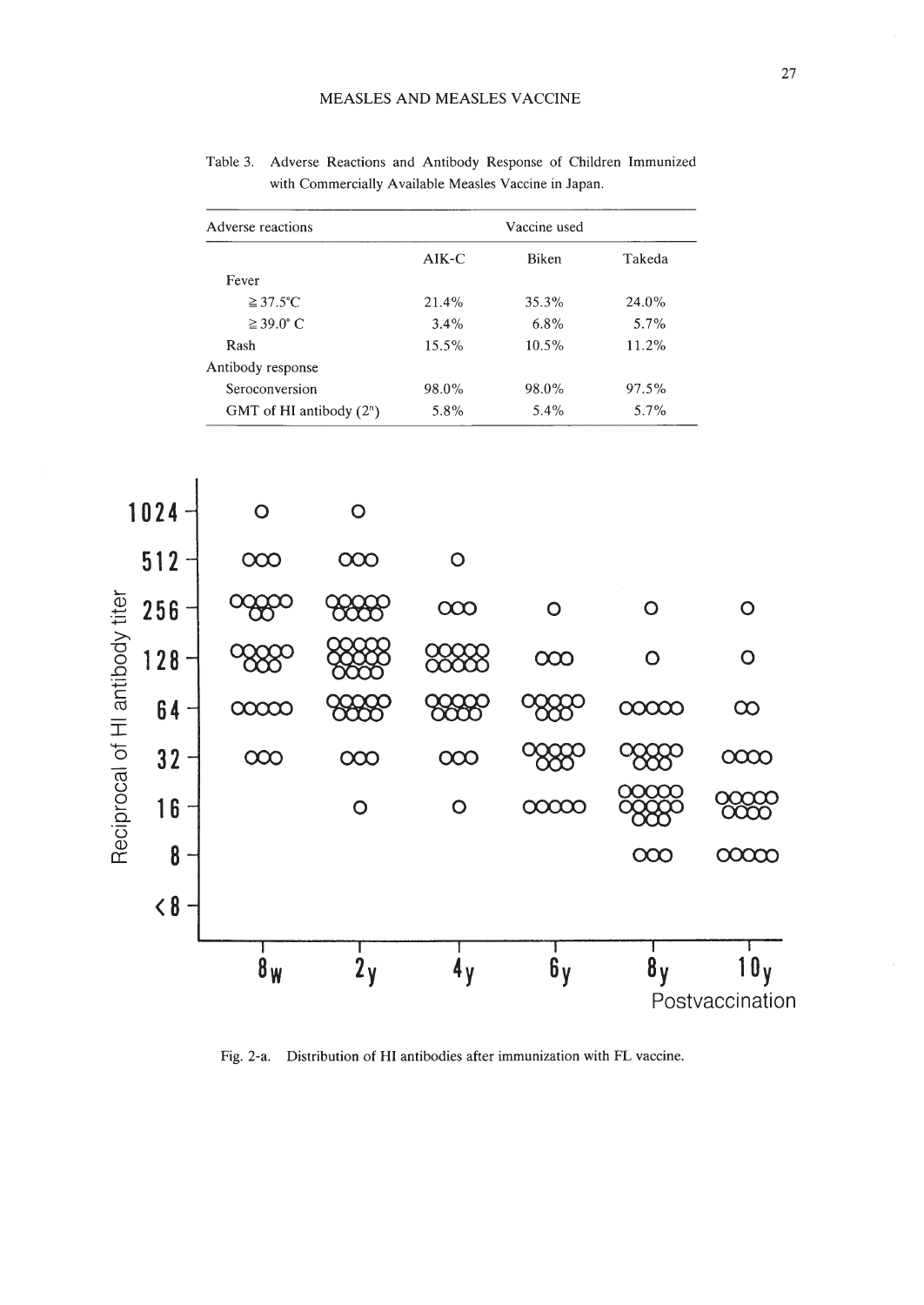

Fig. 2-b. Distribution of measles HI antibodies after natural infection.

Table 4. Clinical Efficacy of Measles Vaccine in Japan; Attack Rate of Measles after Household Exposure.

|                                         | No. of contacts | Measles after the contact |     | Attack rate |
|-----------------------------------------|-----------------|---------------------------|-----|-------------|
|                                         |                 | Yes                       | No. |             |
| Children aged $\geq 6$ mo., unimmunized | 308             | 296                       | 12  | $96.1\%$    |
| immunized with measles vaccine,         |                 |                           |     |             |
| in $\geq 1$ yr. of age                  | 552             | 12                        | 540 | $2.0\%$     |
| between $6-11$ mo. of age               | 54              | 18                        | 36  | 33.3%       |

Aichi Prefecture, Japan, 1967-1971

Table 4 shows results of household contact studies to evaluate the clinical efficacy of the vaccine inoculation. Of unimmunized children 96% suffered from measles after household exposure to a measles patient. **In** contrast, the attack rate of measles was only 2% among children who had received measles vaccine after one year of age. The attack rate was 33% among children who had been vaccinated between 6 and **11** months of age. These results indicate that the vaccine provides excellent protective efficacy when used for children one year of age or older.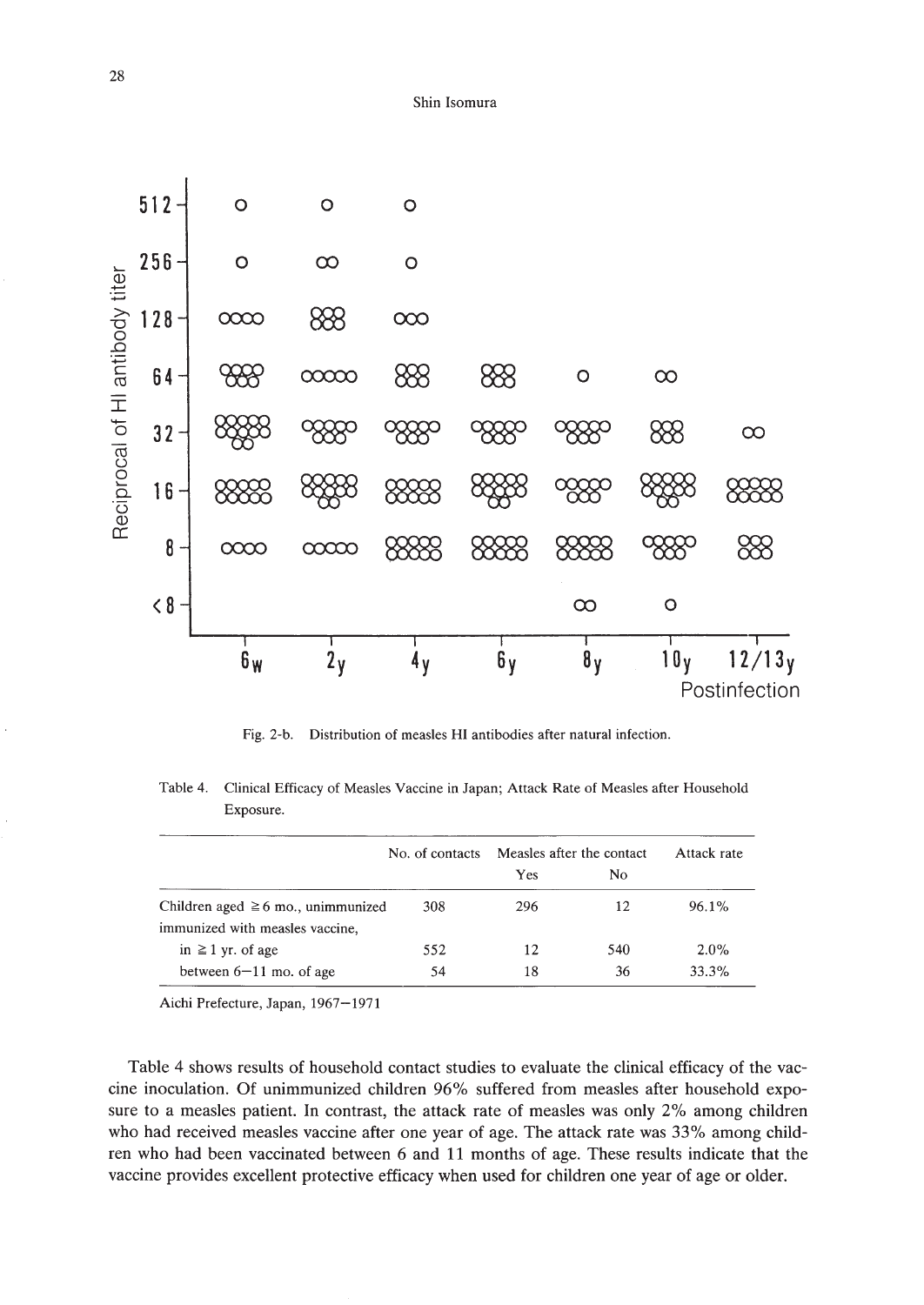#### MEASLES IN THE POSTVACCINE ERA

Fig. 3 shows the number of cases of measles in Aichi Prefecture reported monthly to the Ministry of Health and Welfare from 1976 to 1984. Although surveys suggest that the officially reported cases represent only about 15% of the actual number of cases of measles, the scale of epidemics in the Prefecture seems well represented in the figure. During 1976-1977, when the measles vaccination was voluntary and its acceptance rate was as low as 40%, outbreaks of measles occurred every year, similar to those in the prevaccine era. In 1979-1980, after compulsory administration of measles vaccine started, vaccine coverage reached 70%-80% in preschool children in the Prefecture and consequently the number of measles cases decreased markedly. However, the measles vaccine acceptance rate has remained around 85% and epidemics still occur at intervals of several years, primarily affecting unimmunized children.



Fig. 3. Number of notified cases of measles in Aichi Prefecture.

## CURRENT SITUATION OF MEASLES IN AICHI, JAPAN

Out of 2,933 cases of measles reported to the Department of Hygiene, Aichi Prefectural Government in 1990, 863 cases were selected randomly and information was gathered through a direct household survey<sup>3)</sup>. As shown in Table 5, the peak incidence of the cases was at one year of age in the unimmunized group. As the age of attack became lower, the number of

|                | Age<br>$\leq$ 5m | $6 - 11m$ | $12 - 17m$ | $18 - 23m$     | 2y | $3 - 5y$ | $6v+$ | Total |
|----------------|------------------|-----------|------------|----------------|----|----------|-------|-------|
| Total          | $\theta$         | 142       | 223        | 156            | 97 | 126      | 119   | 863   |
| Vaccinated     | $\bf{0}$         | $\bf{0}$  | $\theta$   | $\overline{c}$ | 6  | 8        | 15    | 31    |
| Non-vaccinated | $\bf{0}$         | 142       | 223        | 154            | 91 | 118      | 104   | 832   |
| Hospitalised   | 0                | 25        | 35         | 18             | 9  | 13       |       | 107   |

Table 5. Age, Vaccine History and Severity of Clinical Course of Measles in Aichi Prefecture: Analysis of 863 Cases.

Studied Jan.-Dec., 1991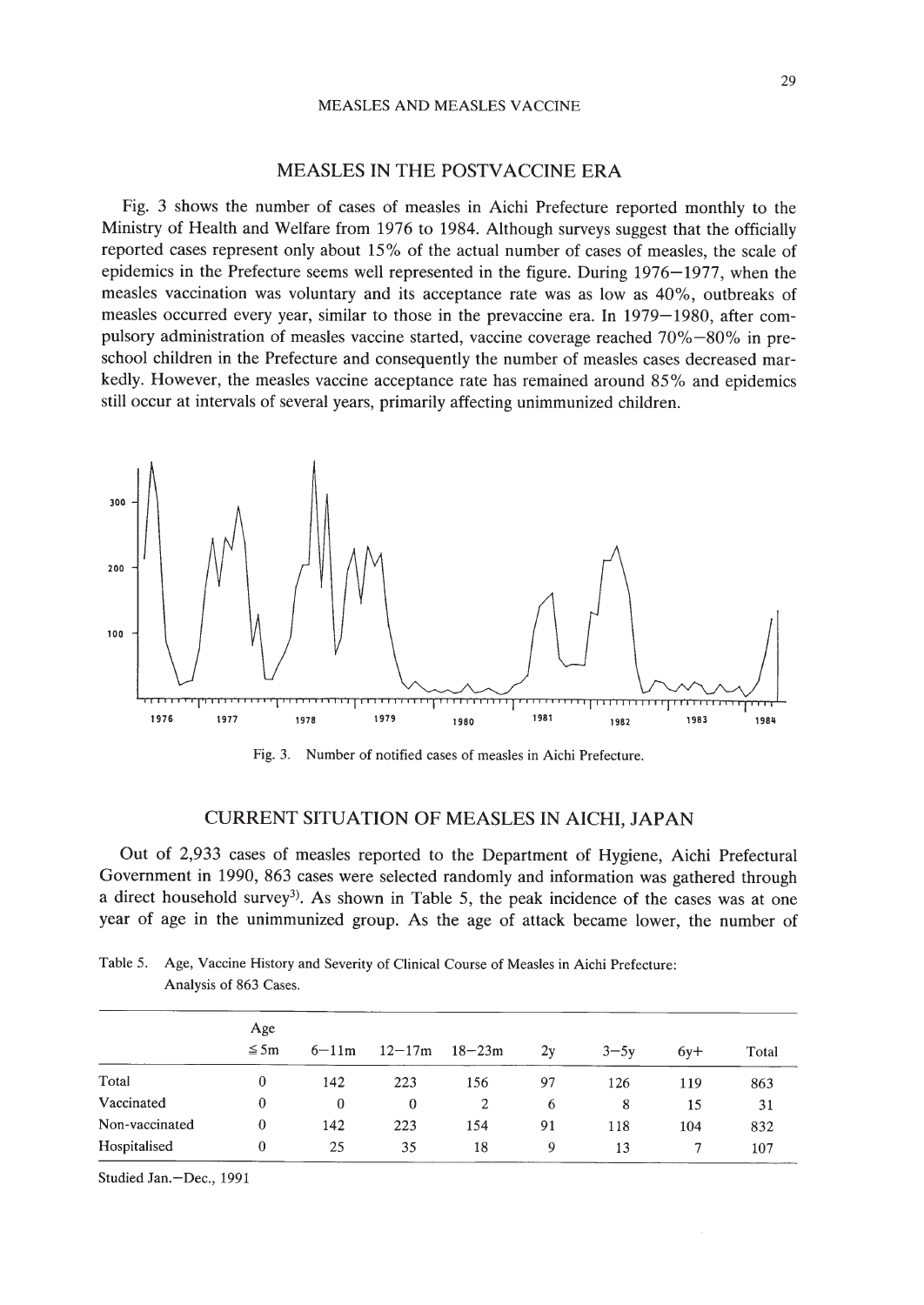Shin lsomura

complicated, severe cases increased. No case was reported among in infants before 6 months of age. With regard to the patients who had a history of measles vaccine, serological examination revealed that most of these vaccine failures were due to the inability to obtain seroconversion after vaccination (primary failure). In a few cases, however, their antibody level before and shortly after the attack suggested that a decrease of antibody titer after immunization caused substantial natural reinfection during epidemics (secondary failure<sup>4)</sup>).

Of the cases analyzed, many children had been exposed in hospitals, both in the pediatric wards and outpatient clinic (Table 6).

| Household contact; Sibling(s)          | $5.7\%$ |
|----------------------------------------|---------|
| Indoor playmate $(s)$                  | $5.2\%$ |
| $Classmate(s)$ in school               | 8.6%    |
| Hospital-acquired; Contact in the ward | 13.7%   |
| Hospital-acquired; Contact in OPD      | 31.3%   |
| Unknown                                | 35.7%   |
|                                        |         |

Table 6. The Source of Infection: Analysis of 863 Cases.

Studied Jan.-Dec., 1991

Table 7 relates to the results of monitoring activity on clinical efficacy of recent measles vaccines. From January through December 1991, 559 children aged 6 months or older had been exposed to household contact with measles patients. Attack rates after the exposure were 94.7% in the unimmunized group and 2.6% in the vaccinated group. Measles vaccines in current use have excellent clinical efficacy.

Table 7. Attack Rate of Measles after Household Exposure.

|                                                                            | No. of contacts | Measles after the contact |     | Attack rate |
|----------------------------------------------------------------------------|-----------------|---------------------------|-----|-------------|
|                                                                            |                 | <b>Yes</b>                | No  |             |
| Children aged $\geq 6$ mo., unimmunized<br>immunized with measles vaccine, | 133             | 126                       |     | $94.7\%$    |
| in $\geq 1$ yr. of age                                                     | 426             | 11                        | 415 | $2.6\%$     |

Studied Jan.-Dec., 1991

In spite of the excellent efficacy of these vaccines, the coverage of the measles vaccine, monovalent or measles-mumpus-rubella (MMR) triple vaccine, was 88% in 1991 in Aichi Prefecture and nationwide coverage of the vaccine in 1990 in Japan was as low as 66%. These figures are far from showing eradication of measles since a herd immunity of more than 90% to 95% is needed to control the disease<sup>5</sup>). Several factors have been known in regard to the insufficient acceptance of measles vaccine, such as lack of information, $6$  mother's unawareness of the severity and complications of the disease, $7$  and ignorance about the vaccine.<sup>8,9)</sup> Since these factors might differ from community to community we gathered information through interviews with mothers attending a well-baby clinic for children three years of age.<sup>10)</sup> The reasons why children were left unimmunized are summarized in Table 8. Mothers stated many reasons, but most of them were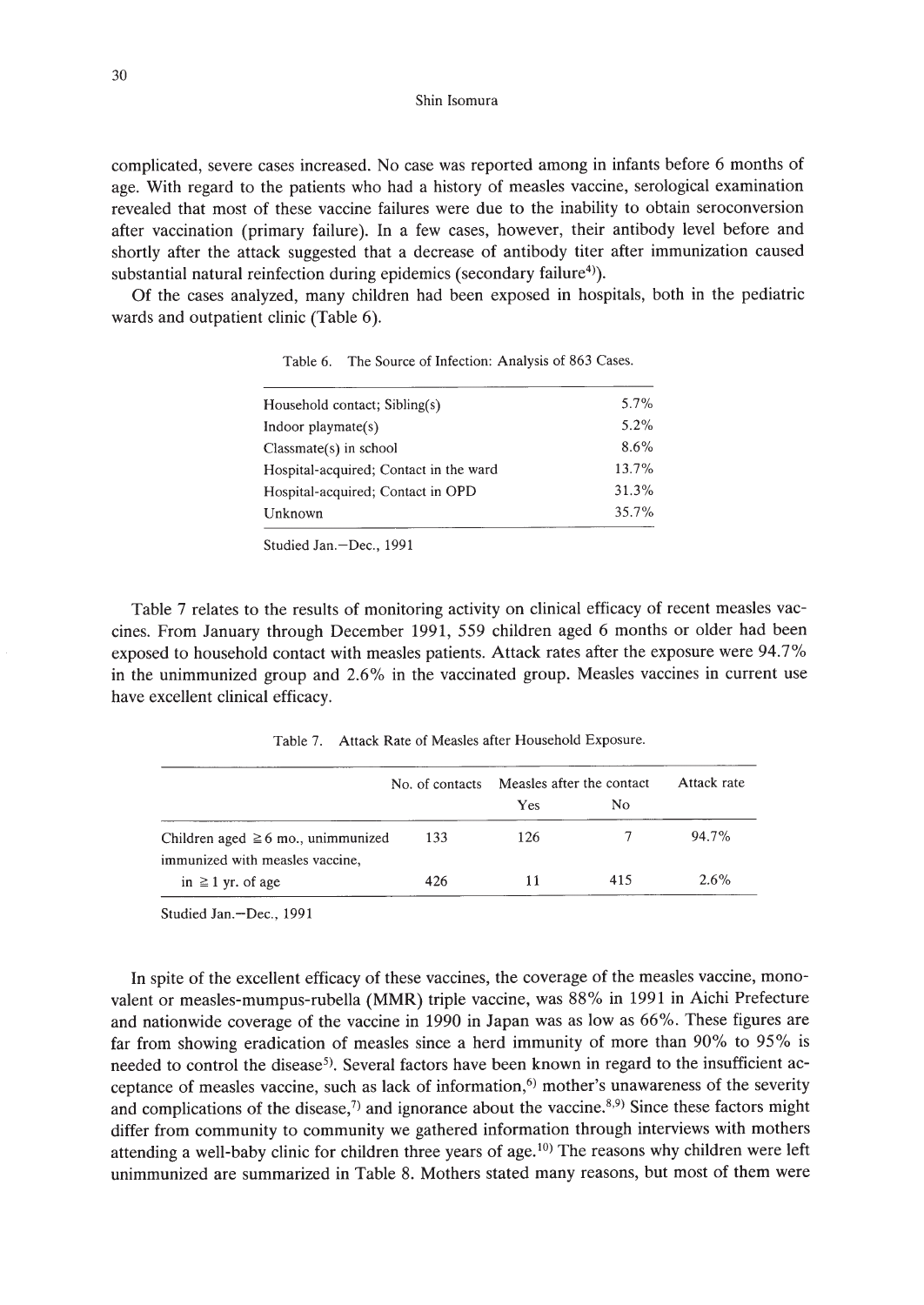not contraindicated for measles vaccine. In Table 9 we summarized the knowledge of mothers on measles. Only less than half of the mothers replied that measles causes encephalitis and is sometimes fatal. As to measles vaccine, many of them did not have accurate knowledge on the efficacy of measles immunization. Such an active survey should be conducted on mothers' concept of measles and measles vaccine in each community, along with the promotion of an immunization campaign.

| Total # studied        | 2,621   |
|------------------------|---------|
| Acutely ill            | 37.4%   |
| Chronically ill        | 6.6%    |
| Too busy               | 21.6%   |
| Afraid of side effects | 7.0%    |
| Thought needless       | $3.7\%$ |
| Did not know           | 5.8%    |
| Attacked before 1 yr   | 8.8%    |
| Others                 | 9.1%    |

Table 8. Reasons Children were Left Unimmunized

Nagoya, 1988-91

Table 9. Mothers' Knowledge of Measles and Measles Vaccine (Percent of YES Answers).

| Total # studied: 2,144 mothers     | % of YES |  |  |
|------------------------------------|----------|--|--|
| Long lasting high fever            | 77.2%    |  |  |
| Severe cough and eye discharge     | 33.2%    |  |  |
| Anorexia and malnutriton possible  | 32.4%    |  |  |
| May be complicated by pneumonia    | 35.5%    |  |  |
| May be complicated by encephalitis | $30.4\%$ |  |  |
| Sometimes fatal                    | 30.2%    |  |  |
| Vaccine efficacy is excellent      | 59.3%    |  |  |

1990, Aichi

In April 1989, the MMR vaccine developed in Japan was licenced for general administration. However, the triple vaccine has still remained for voluntary use since cases of aseptic meningitis as a complication of the mumps vaccine were reported with higher incidence in Japan than in other countries. 11,12) Detailed epidemilogical investigations on the complications are now in progress.

#### **CONCLUSION**

Incidence of measles cases has prominently decreased with compulsory administration of measles vaccine in Japan. However, small outbreaks of the disease have still occurred periodically. This is clearly related to an insufficient vaccine acceptance rate in children among whom